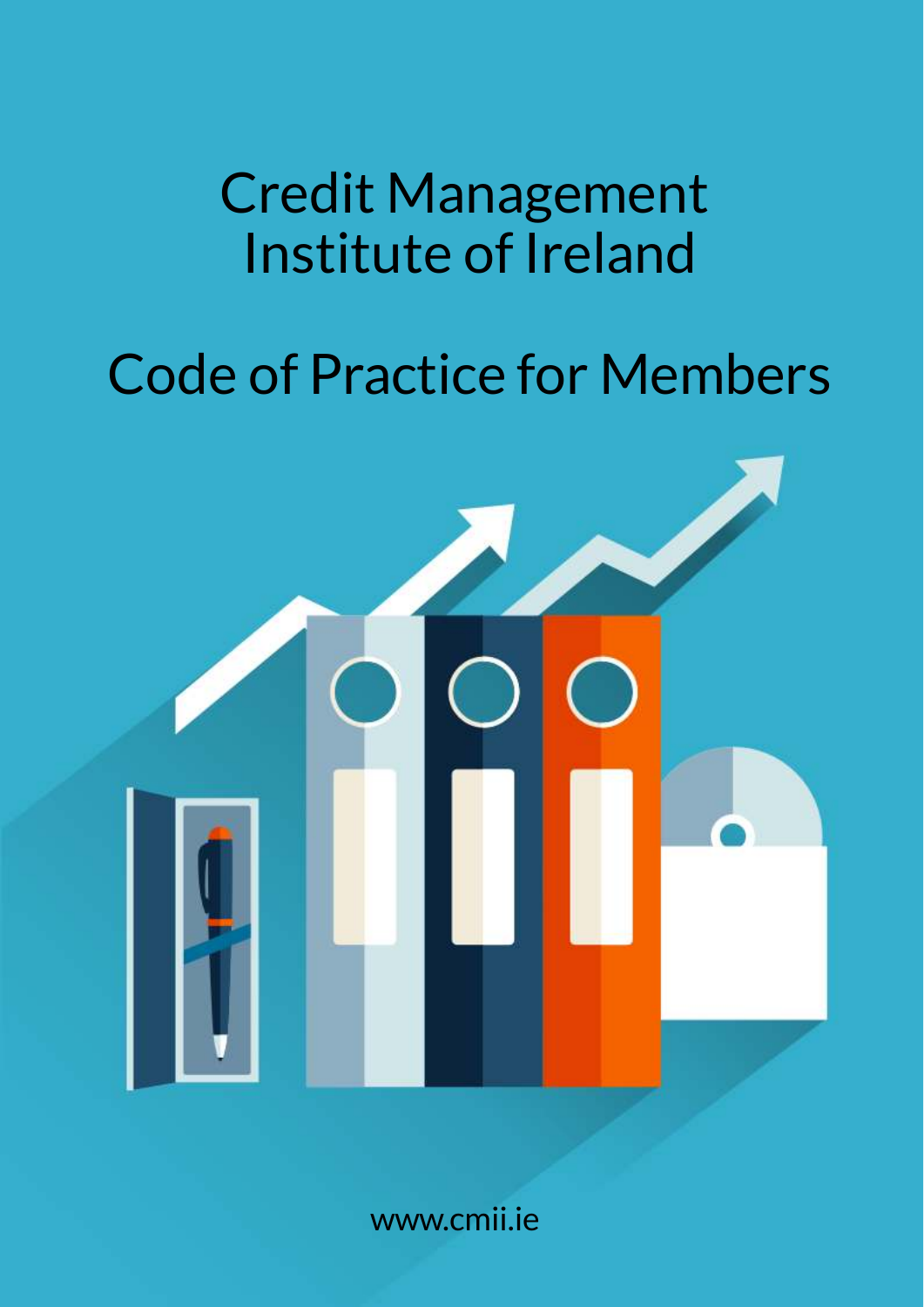# CMII Code of Practice for Members

### CMII Code of Practice for Members

### Introduction

Members of the Credit Management Institute of Ireland (CMII) shall be bound by the CMII's Code of Practice ('The **Code**').

The Code sets out the professional and ethical standards required of CMII members. It outlines the duties that members owe to the Institute and to your clients. The Code includes a number of core principles organised into five categories:

Honesty and integrity

Confidentiality

Vulnerable Customers – consumer credit

Complaints

Other responsibilities.

You must behave in an ethical manner to ensure professionalism, honesty, and fairness in all your dealings. Truth and justice are fundamental in all business relationships.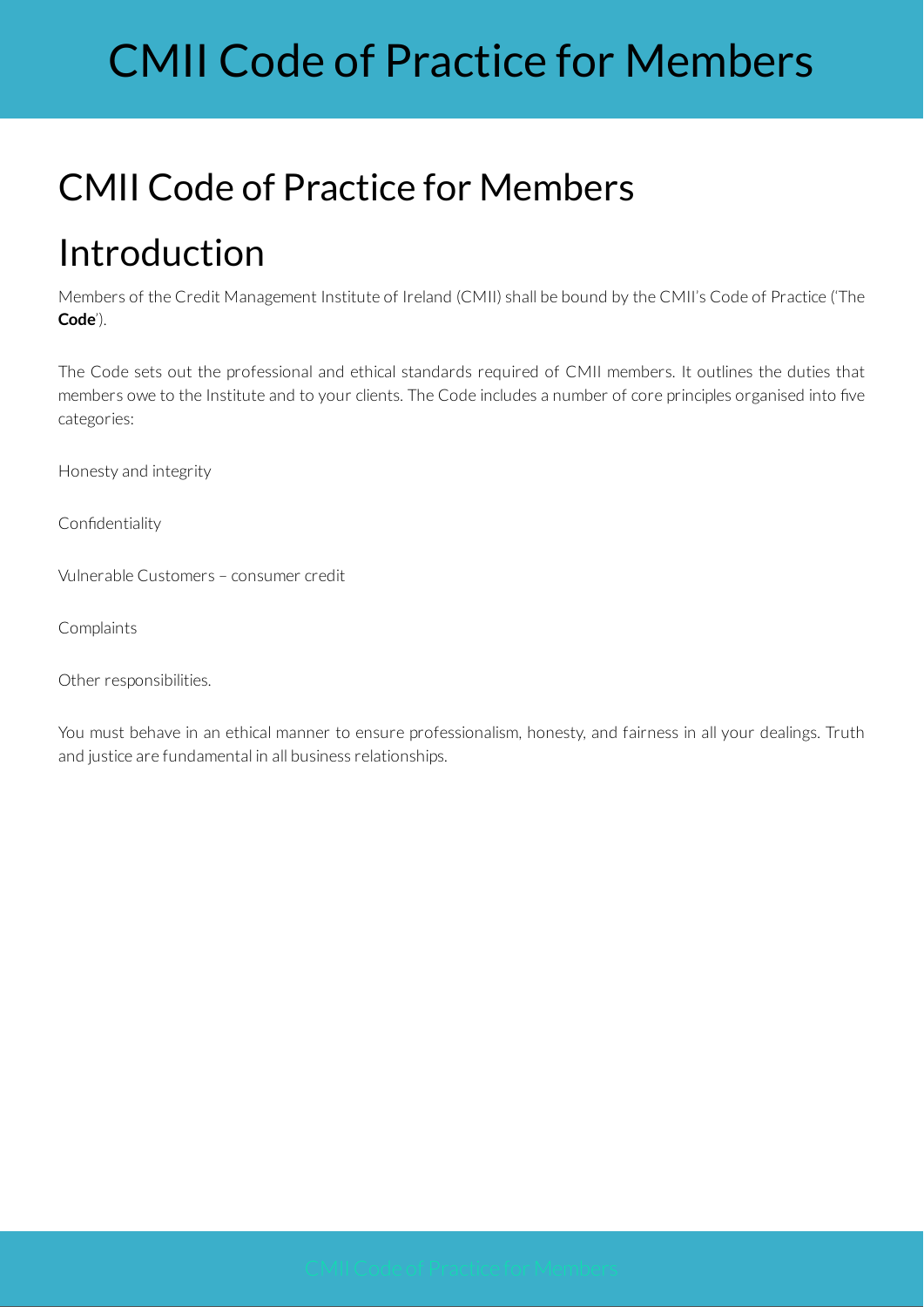## Principles of the Code

### Honesty & Integrity

#### Members must:

- 1. Act honestly & with integrity
- 2. Comply with appropriate laws and ensure regulatory and legal requirements are met.
- 3. Show skill, care and diligence when conducting your business with both clients and customers.
- 4. Treat businesses and individuals with whom they deal fairly and transparently.
- 5. Take into account a customer's circumstances and ability to pay when seeking to recover debts.
- 6. Have in place robust governance arrangements.
- 7. Ensure that any communication complies with this Code and is in plain language to the extent comprehension allows.

### Confidentiality

- Unless you have a legal duty to do so, you must not disclose any information relating to a client's or customers affairs to a third party without their permission.
- Members must always comply with Data Protection legislation to include but not limited to the General Data Protection Regulation ('GDPR') and the Data Protection Acts 1988-2018 as amended.
- Members should ensure appropriate care is taken to ensure that adequate technical and organisational measures have been deployed to ensure that data is adequately protected.
- Members should take appropriate steps to ensure the accuracy of data processed by them and in particular data relating to individuals and their accounts.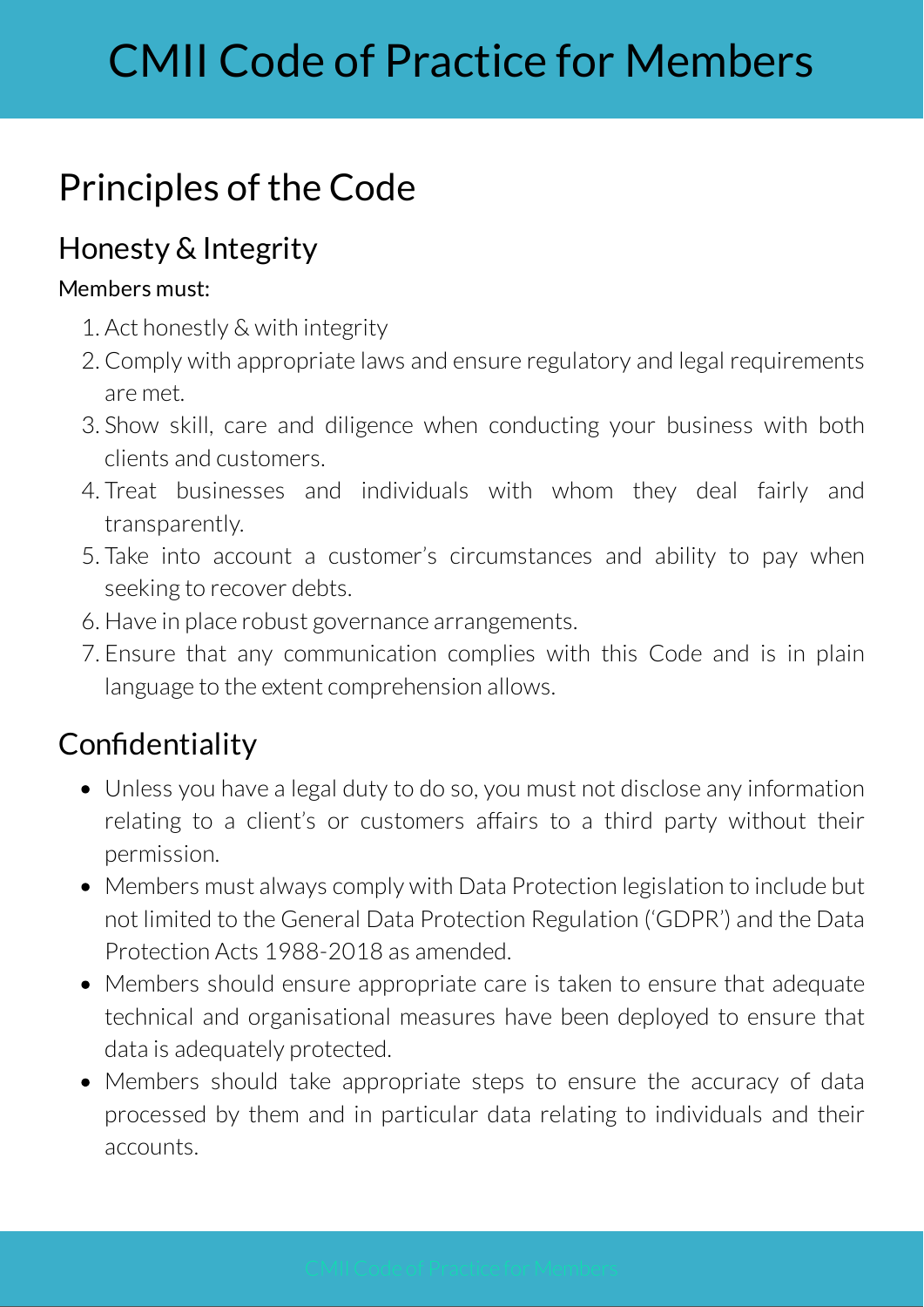#### Vulnerable Customers – consumer credit

Members have additional responsibilities when managing consumer credit. In these situations, members need to consider individual personal circumstances.

- Members should have in place a robust mechanism to identify customers in vulnerable circumstances and/or financial difficulties. Where these customers are identified, or the member has reason to believe the customer is in a vulnerable situation, members must consider appropriate outcomes for those customers.
- Members should consider the categories of vulnerability customers may experience. While broad categories provide indicative considerations, whether or not any individual customer is vulnerable will depend on individual circumstance and must be considered on a case-by-case basis.
- Members should ensure staff are trained to be alert to vulnerability issues  $\bullet$ and risks and be in a position to address the vulnerability in an appropriate and fair manner such as to encourage the customer to seek independent advice from the state sponsored agencies such as the Money Advice & Budgeting Services ('MABS')
- Members should ensure that they do not put any customer under undue pressure to borrow money to settle their debt.

#### **Complaints**

- Members should ensure they maintain an effective complaint and dispute handling procedure, and that they do not operate any unreasonable barriers for customers to submit a complaint or dispute.
- Members should acknowledge receipt of a complaint and advise the timescales for investigation. They should engage with clients and customers to ensure disputes are investigated and dealt with promptly.
- Members must strive to resolve complaints at the earliest opportunity.

This produces a number of benefits, including early resolution for the customer, less resource usage, reduced risk of additional costs, and improved consumer satisfaction.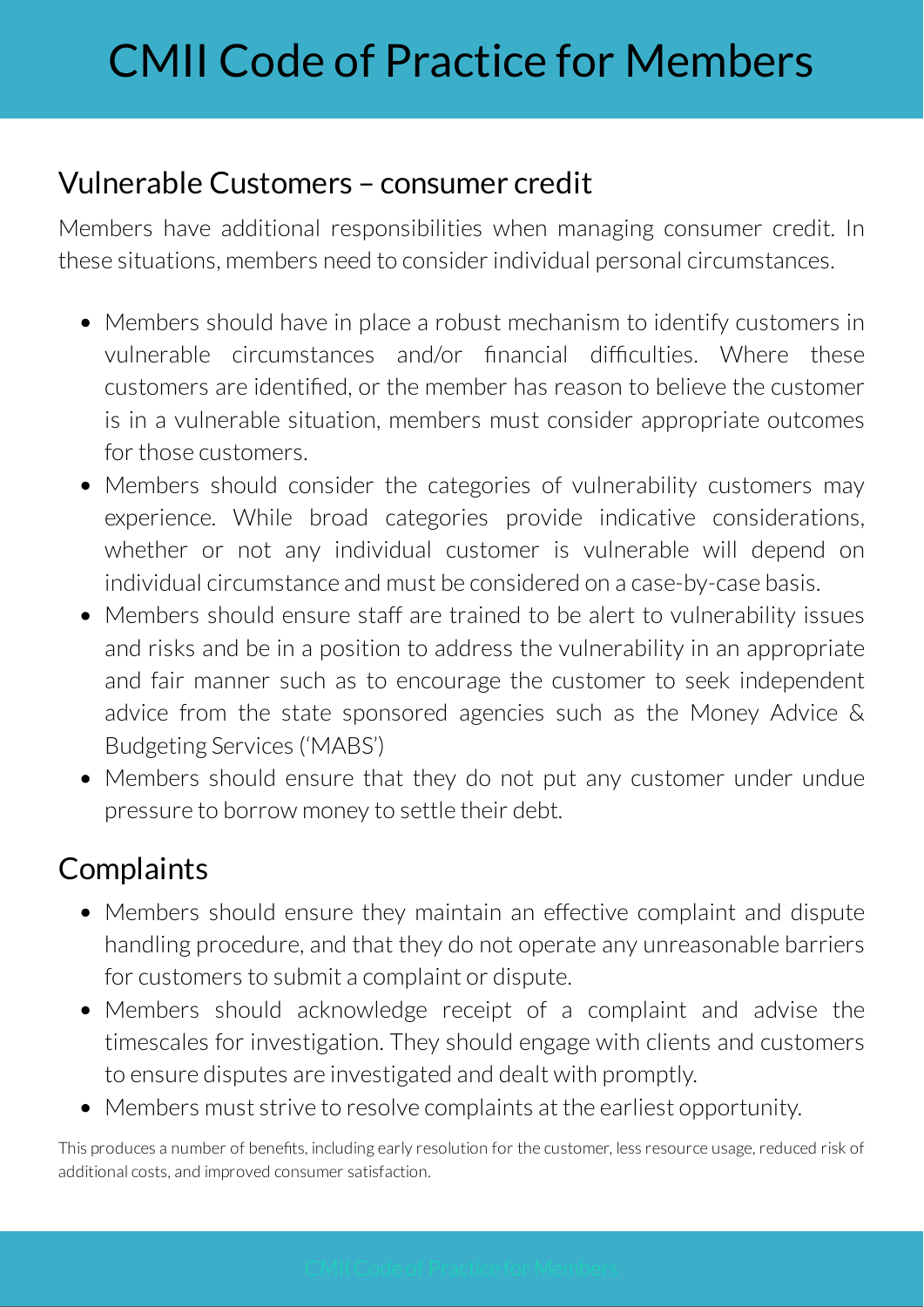### **Communications**

- Members should not use trading styles in communications which are likely to mislead or confuse.
- Members must ensure that communications with borrowers are not aggressive, intimidating or harassing.
- They should consider any statutory requirements which require a particular wording and/or method for sending certain documents or notices.
- They should make clear any costs and charges added to account balances, including the legal or contractual basis for any interest applied.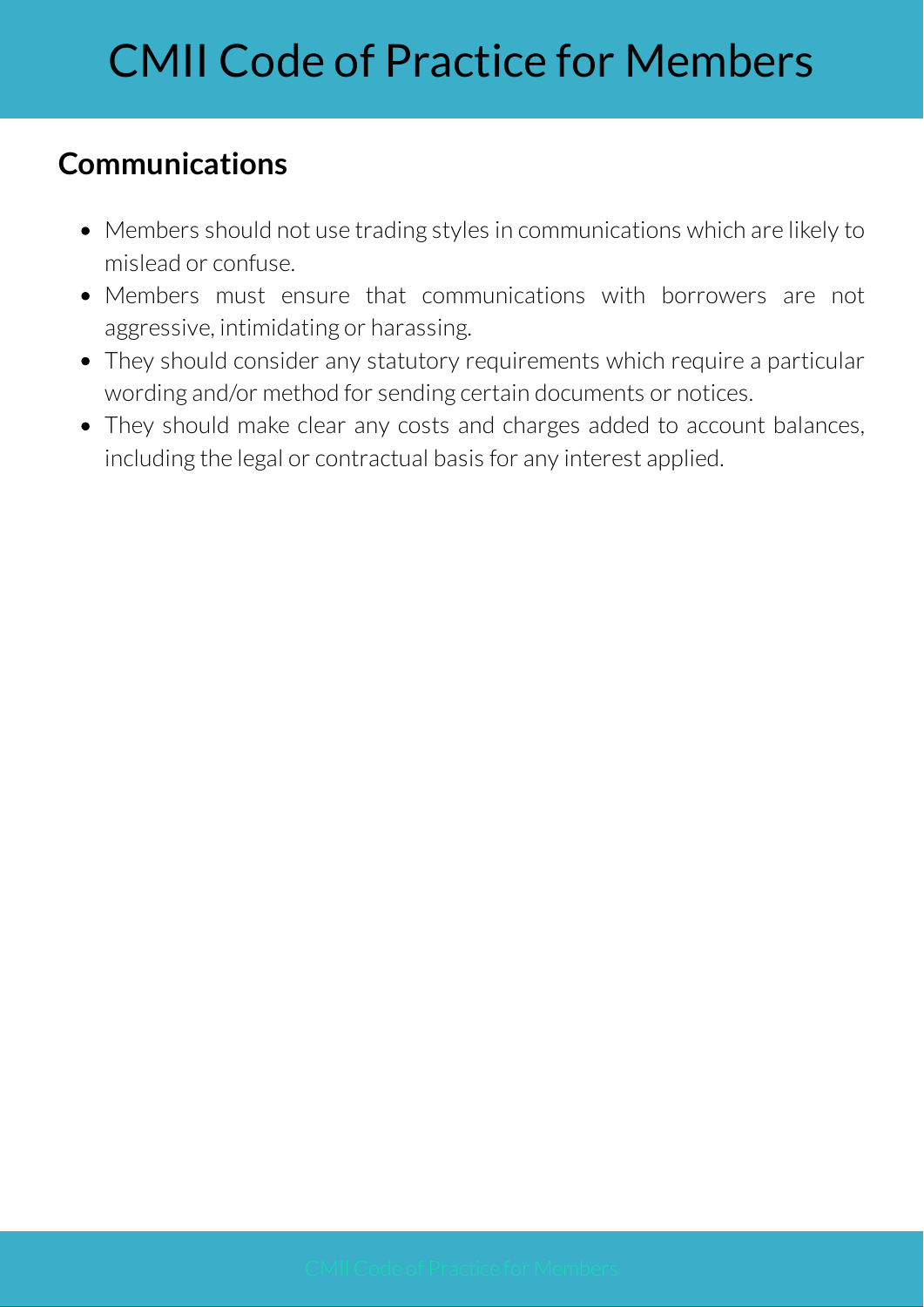## CMII Code of Practice for Members

#### Other responsibilities

Our membership is classified across seven groups below. Professional designations awarded by CMII are titles that you may receive to show your level of excellence in your line of work. You can use CMII professional designations if you have completed the requirements set by the Credit Management Institute of Ireland. Your designation may change as you progress your career or embark on education with us.

The designations currently in use are:

| Membership          | <b>Title</b>                   | <b>Designation</b> |
|---------------------|--------------------------------|--------------------|
| Student             | Student                        | <b>CMIIS</b>       |
| Member              | Member                         | CMII               |
| Credit Technician   | <b>CMII- Credit Technician</b> | CMIIT              |
| Associate           | <b>CMII Associate</b>          | CMIIA              |
| Credit Practitioner | <b>CMII Practitioner</b>       | CMIIP              |
| Honorary Fellow     | <b>CMII - Honorary Fellow</b>  | CMIIF-Hon          |
| Fellow              | CMII-Fellow                    | CMIIF              |

Membership categories are subject to change and CMII reserve the right to change or alter this Code of Practice including membership categories from time to time. The most up to date version of the code of conduct will always beavailable at www.cmii.ie.